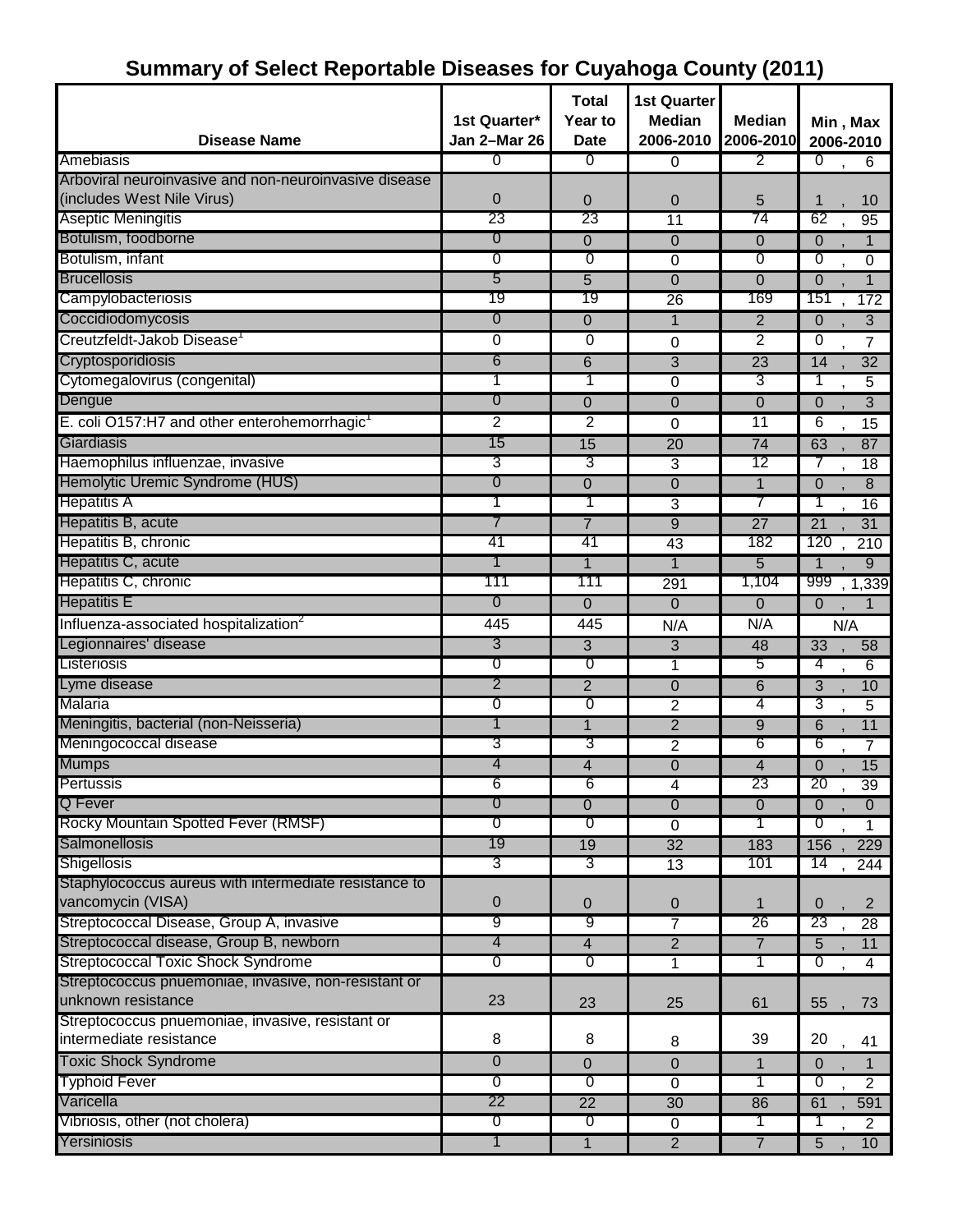|                                                       |                | <b>Total</b>   | <b>1st Quarter</b> |                 |                                  |
|-------------------------------------------------------|----------------|----------------|--------------------|-----------------|----------------------------------|
|                                                       | 1st Quarter*   | Year to        | <b>Median</b>      | <b>Median</b>   | Min, Max                         |
| <b>Disease Name</b>                                   | Jan 2-Mar 26   | <b>Date</b>    | 2006-2010          | 2006-2010       | 2006-2010                        |
| Amebiasis                                             | 0              | 0              | $\overline{0}$     | 0               | $\overline{0}$<br>4              |
| Arboviral neuroinvasive and non-neuroinvasive disease |                |                |                    |                 |                                  |
| (includes West Nile Virus)                            | 0              | $\overline{0}$ | 0                  | $\overline{2}$  | 0<br>7                           |
| <b>Aseptic Meningitis</b>                             | 11             | 11             | 6                  | 36              | 56<br>$\overline{27}$            |
| Botulism, foodborne                                   | 0              | $\overline{0}$ | $\overline{0}$     | $\Omega$        | $\mathbf{1}$<br>$\Omega$         |
| Botulism, infant                                      | 0              | 0              | 0                  | $\mathbf 0$     | $\overline{0}$<br>$\mathbf 0$    |
| <b>Brucellosis</b>                                    | 0              | $\Omega$       | $\mathbf 0$        | $\mathbf 0$     | $\overline{0}$<br>$\overline{0}$ |
| Campylobacteriosis                                    | 15             | 15             | $\overline{20}$    | 113             | 102<br>130                       |
| Coccidiodomycosis                                     | 0              | $\overline{0}$ | $\mathbf 0$        | $\overline{2}$  | $\overline{3}$<br>$\overline{0}$ |
| Creutzfeldt-Jakob Disease <sup>1</sup>                | 0              | 0              | 0                  | $\overline{c}$  | 7<br>0                           |
| Cryptosporidiosis                                     | 4              | 4              | $\overline{2}$     | $\overline{18}$ | 19<br>9                          |
| Cytomegalovirus (congenital)                          | 0              | 0              | 0                  | 1               | $\overline{2}$<br>$\mathbf 0$    |
| Dengue                                                | 0              | $\overline{0}$ | $\overline{0}$     | $\mathbf 0$     | $\overline{3}$<br>$\mathbf 0$    |
| E. coli O157:H7 and other enterohemorrhagic           | 1              | 1              | 0                  | 8               | 5<br>12                          |
| Giardiasis                                            | 6              | 6              | 14                 | 49              | 61<br>$\overline{30}$            |
| Haemophilus influenzae, invasive                      | 3              | 3              | 2                  | 7               | 5<br>$\overline{13}$             |
| Hemolytic Uremic Syndrome (HUS)                       | 0              | $\mathbf 0$    | $\mathbf 0$        | $\mathbf{1}$    | $\overline{7}$<br>$\overline{0}$ |
| <b>Hepatitis A</b>                                    | 0              | $\overline{0}$ | 1                  | 5               | 14<br>1                          |
| Hepatitis B, acute                                    | 4              | 4              | 4                  | 10              | 16<br>3                          |
| Hepatitis B, chronic                                  | 16             | 16             | 22                 | 87              | 56<br>110                        |
| Hepatitis C, acute                                    | 0              | $\overline{0}$ | $\mathbf 0$        | $\overline{2}$  | $\overline{0}$<br>5              |
| Hepatitis C, chronic                                  | 49             | 49             | 125                | 433             | 500<br>411                       |
| <b>Hepatitis E</b>                                    | 0              | 0              | $\overline{0}$     | $\mathbf 0$     | $\Omega$<br>$\mathbf{1}$         |
| Influenza-associated hospitalization <sup>2</sup>     | 230            | 230            | N/A                | N/A             | N/A                              |
| Legionnaires' disease                                 | 1              | 1              | $\overline{2}$     | $\overline{30}$ | 20<br>36                         |
| Listeriosis                                           | 0              | $\mathbf 0$    | 0                  | 3               | $\overline{3}$<br>$\overline{6}$ |
| Lyme disease                                          | 1              | $\mathbf{1}$   | $\mathbf 0$        | $\overline{4}$  | $\overline{3}$<br>$\overline{9}$ |
| <b>Malaria</b>                                        | 0              | $\mathbf 0$    | 0                  | $\overline{2}$  | $\overline{2}$<br>1              |
| Meningitis, bacterial (non-Neisseria)                 | 0              | $\overline{0}$ | 1                  | $\overline{3}$  | $\overline{5}$<br>$\overline{2}$ |
| Meningococcal disease                                 | 0              | 0              | 0                  | 3               | 4<br>$\Omega$                    |
| <b>Mumps</b>                                          | 4              | 4              | $\mathbf 0$        | $\overline{2}$  | 14<br>$\overline{0}$             |
| Pertussis                                             | 6              | 6              | 3                  | 19              | 15<br>33                         |
| Q Fever                                               | 0              | $\Omega$       | $\overline{0}$     | $\overline{0}$  | $\overline{0}$<br>$\overline{0}$ |
| Rocky Mountain Spotted Fever (RMSF)                   | 0              | $\overline{0}$ | $\overline{0}$     | $\overline{0}$  | 0<br>$\mathbf{1}$                |
| Salmonellosis                                         | 13             | 13             | $\overline{22}$    | 127             | 157<br>97                        |
| Shigellosis                                           | 3              | 3              | $\overline{7}$     | $\overline{25}$ | 8<br>114                         |
| Staphylococcus aureus with intermediate resistance to |                |                |                    |                 |                                  |
| vancomycin (VISA)                                     | 0              | $\mathbf 0$    | $\mathbf 0$        | 1               | 0<br>$\overline{2}$              |
| Streptococcal Disease, Group A, invasive              | 7              | $\overline{7}$ | $\overline{4}$     | 15              | 17<br>10                         |
| Streptococcal disease, Group B, newborn               | 1              | $\mathbf{1}$   | $\mathbf{1}$       | $\overline{4}$  | $\overline{1}$<br>6              |
| <b>Streptococcal Toxic Shock Syndrome</b>             | 0              | $\mathbf 0$    | $\overline{1}$     | $\overline{1}$  | $\overline{3}$<br>$\overline{0}$ |
| Streptococcus pnuemoniae, invasive, non-resistant or  |                |                |                    |                 |                                  |
| unknown resistance                                    | 8              | $\bf 8$        | 13                 | 33              | 32<br>45                         |
| Streptococcus pnuemoniae, invasive, resistant or      |                |                |                    |                 |                                  |
| intermediate resistance                               | 4              | 4              | 6                  | 25              | 13<br>30                         |
| <b>Toxic Shock Syndrome</b>                           | 0              | $\overline{0}$ | $\overline{0}$     | $\overline{0}$  | $\overline{0}$<br>$\mathbf{1}$   |
| <b>Typhoid Fever</b>                                  | $\overline{0}$ | $\mathbf 0$    | $\overline{0}$     | 1               | $\overline{2}$<br>$\overline{0}$ |
| Varicella                                             | 17             | 17             | 27                 | 66              | 517<br>52                        |
| Vibriosis, other (not cholera)                        | $\overline{0}$ | $\overline{0}$ | $\overline{0}$     | 1               | $\overline{2}$<br>1              |
| Yersiniosis                                           | $\overline{0}$ | $\overline{0}$ | $\overline{1}$     | 4               | 8<br>$\overline{3}$              |

#### **Summary of Select Reportable Diseases for CCBH (2011)**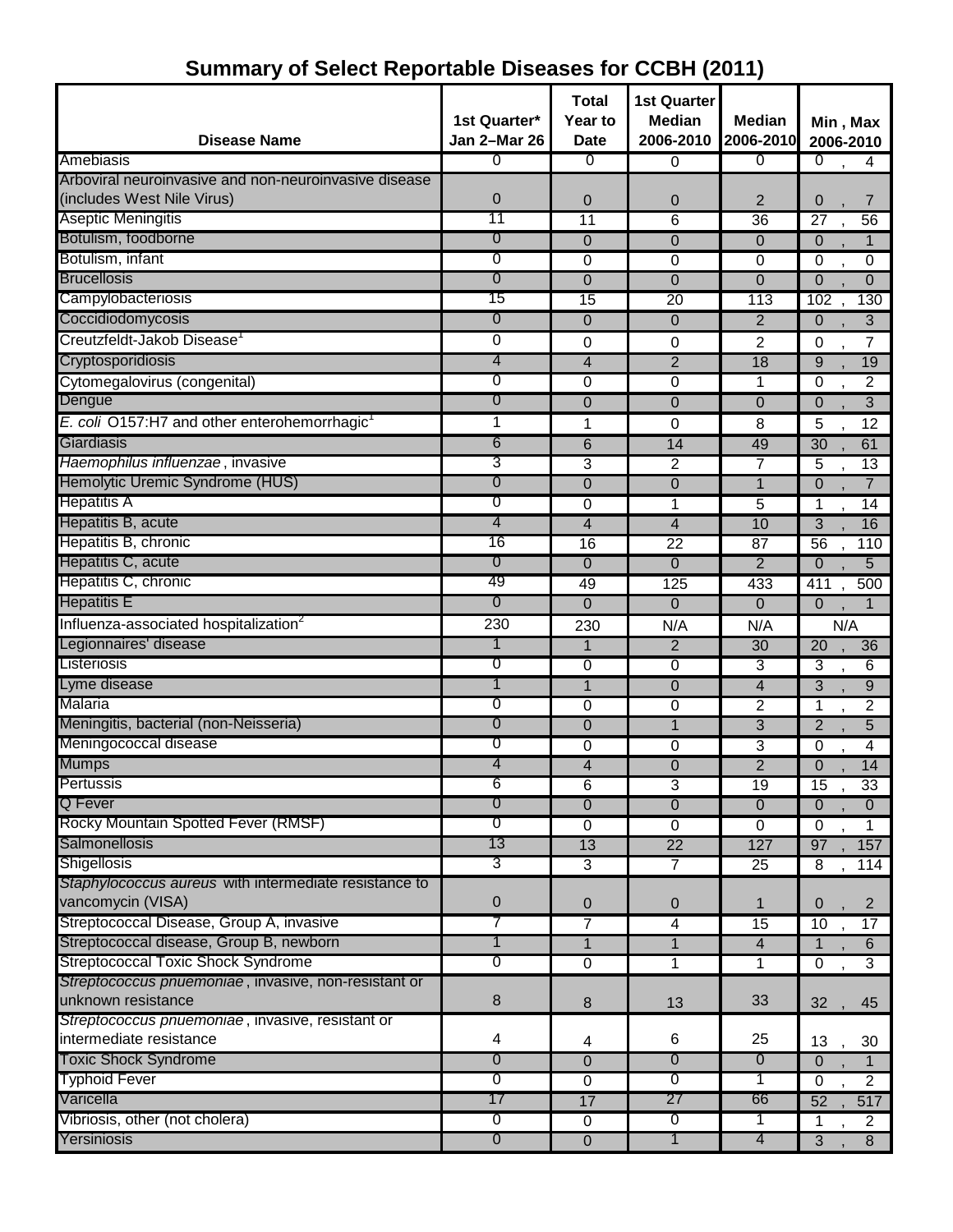## **Summary of Select Reportable Diseases for City of Cleveland (2011)**

| <b>Disease Name</b>                                      | 1st Quarter*<br>Jan 2-Mar 26 | Total<br>Year to<br><b>Date</b> | <b>1st Quarter</b><br><b>Median</b><br>2006-2010 | <b>Median</b><br>2006-2010 | Min, Max<br>2006-2010               |
|----------------------------------------------------------|------------------------------|---------------------------------|--------------------------------------------------|----------------------------|-------------------------------------|
| Amebiasis                                                | 0                            | σ                               | $\mathbf 0$                                      | 1                          | 0,<br>$\overline{3}$                |
| Arboviral neuroinvasive and non-neuroinvasive disease    |                              |                                 |                                                  |                            |                                     |
| (includes West Nile Virus)                               | $\overline{0}$               | 0                               | 0                                                | 3                          | 0,<br>4                             |
| <b>Aseptic Meningitis</b>                                | 12                           | $\overline{12}$                 | 6                                                | 33                         | $\overline{27}$ ,<br>54             |
| Botulism, foodborne                                      | 0                            | $\overline{0}$                  | $\mathbf 0$                                      | $\mathbf 0$                | $\overline{0}$ ,<br>$\mathbf{0}$    |
| Botulism, infant                                         | 0                            | $\mathbf 0$                     | $\mathbf 0$                                      | $\mathbf 0$                | $\overline{0}$ ,<br>0               |
| <b>Brucellosis</b>                                       | 0                            | 0                               | $\Omega$                                         | $\Omega$                   | $\mathbf{1}$<br>$0$ ,               |
| Campylobacteriosis                                       | 3                            | 3                               | 6                                                | 45                         | 54<br>$\overline{35}$ ,             |
| Coccidiodomycosis                                        | 0                            | 0                               | $\overline{0}$                                   | $\Omega$                   | $\overline{0}$ ,<br>$\overline{1}$  |
| Creutzfeldt-Jakob Disease <sup>1</sup>                   | 0                            | 0                               | 0                                                | 0                          | 0,<br>0                             |
| Cryptosporidiosis                                        | 2                            | $\overline{2}$                  | $\overline{2}$                                   | $\overline{5}$             | 4,<br>13                            |
| Cytomegalovirus (congenital)                             |                              | 1                               | 0                                                | $\overline{2}$             | $\overline{3}$<br>$\overline{0}$ ,  |
| Dengue                                                   | 0                            | 0                               | $\overline{0}$                                   | 0                          | $\overline{0}$<br>$\mathbf{1}$      |
| E. coli O157:H7 and other enterohemorrhagic <sup>1</sup> | 1                            | 1                               | 0                                                | 2                          | 1,<br>$\sqrt{3}$                    |
| Giardiasis                                               | 9                            | 9                               | 4                                                | 24                         | $\overline{10}$ ,<br>43             |
| Haemophilus influenzae, invasive                         | 0                            | 0                               | 1                                                | $\overline{4}$             | $\overline{2}$ ,<br>$\overline{5}$  |
| Hemolytic Uremic Syndrome (HUS)                          | 0                            | $\overline{0}$                  | $\overline{0}$                                   | $\overline{0}$             | $\overline{0}$ ,<br>$\mathbf{1}$    |
| <b>Hepatitis A</b>                                       | 1                            | 1                               | 1                                                | $\overline{2}$             | $\overline{2}$<br>0,                |
| Hepatitis B, acute                                       | 3                            | $\overline{3}$                  | 5                                                | 15                         | $\overline{9}$ ,<br>$\overline{25}$ |
| Hepatitis B, chronic                                     | 23                           | 23                              | $\overline{22}$                                  | 90                         | 94<br>62,                           |
| Hepatitis C, acute                                       | 1                            | $\mathbf{1}$                    | $\mathbf{1}$                                     | 3                          | $\overline{1}$ ,<br>8               |
| Hepatitis C, chronic                                     | 59                           | 59                              | 62                                               | 669                        | 565,<br>822                         |
| <b>Hepatitis E</b>                                       | 0                            | $\mathbf 0$                     | $\overline{0}$                                   | 0                          | 0,<br>$\mathbf{0}$                  |
| Influenza-associated hospitalization <sup>2</sup>        | $\overline{203}$             | 203                             | N/A                                              | N/A                        | N/A                                 |
| Legionnaires' disease                                    | 2                            | $\overline{2}$                  | $\mathbf{1}$                                     | 18                         | 12,<br>$\overline{22}$              |
| Listeriosis                                              | 0                            | $\mathbf 0$                     | $\mathbf 0$                                      | 1                          | $\overline{3}$<br>$\overline{0}$ ,  |
| Lyme disease                                             | 1                            | 1                               | $\Omega$                                         | $\overline{2}$             | $\overline{2}$<br>$\overline{0}$ ,  |
| Malaria                                                  | 0                            | 0                               | 1                                                | 3                          | $\overline{3}$<br>$\overline{1}$ ,  |
| Meningitis, bacterial (non-Neisseria)                    |                              | 1                               | $\overline{2}$                                   | $\overline{5}$             | $\overline{8}$<br>$\overline{3}$ ,  |
| Meningococcal disease                                    | 3                            | 3                               | $\overline{2}$                                   | 3                          | 7<br>$\overline{2}$ ,               |
| <b>Mumps</b>                                             | 0                            | $\overline{0}$                  | $\overline{0}$                                   | $\overline{1}$             | $\overline{2}$<br>$\overline{0}$ ,  |
| Pertussis                                                | O                            | 0                               | 1                                                | 4                          | 2,<br>5                             |
| Q Fever                                                  | 0                            | $\overline{0}$                  | $\mathbf 0$                                      | $\overline{0}$             | $\overline{0}$ ,<br>$\overline{0}$  |
| Rocky Mountain Spotted Fever (RMSF)                      | 0                            | $\mathbf 0$                     | $\overline{0}$                                   | $\overline{0}$             | $\overline{0}$ ,<br>$\mathbf{1}$    |
| Salmonellosis                                            | 4                            | $\overline{\mathbf{4}}$         | 11                                               | 56                         | 51,<br>66                           |
| Shigellosis                                              | 0                            | $\overline{0}$                  | $\overline{6}$                                   | 76                         | 5,<br>162                           |
| Staphylococcus aureus with intermediate resistance to    |                              |                                 |                                                  |                            |                                     |
| vancomycin (VISA)                                        | 0                            | $\mathbf 0$                     | $\boldsymbol{0}$                                 | 0                          | 0,<br>$\mathbf{1}$                  |
| Streptococcal Disease, Group A, invasive                 | 2                            | $\overline{2}$                  | $\overline{3}$                                   | 11                         | 12<br>10,                           |
| Streptococcal disease, Group B, newborn                  | 3                            | $\overline{3}$                  | $\mathbf{1}$                                     | $\overline{4}$             | $\overline{2}$ ,<br>$\overline{5}$  |
| <b>Streptococcal Toxic Shock Syndrome</b>                | 0                            | $\overline{0}$                  | $\overline{0}$                                   | $\overline{0}$             | $\overline{2}$<br>$\overline{0}$ ,  |
| Streptococcus pnuemoniae, invasive, non-resistant or     |                              |                                 |                                                  |                            |                                     |
| unknown resistance                                       | 14                           | 14                              | $\bf 8$                                          | 25                         | 22,<br>28                           |
| Streptococcus pnuemoniae, invasive, resistant or         |                              |                                 |                                                  |                            |                                     |
| intermediate resistance                                  | 4                            | 4                               | 3                                                | 13                         | 15<br>6,                            |
| <b>Toxic Shock Syndrome</b>                              | 0                            | $\overline{0}$                  | $\overline{0}$                                   | $\overline{0}$             | $\overline{0}$ ,<br>$\mathbf{1}$    |
| <b>Typhoid Fever</b>                                     | 0                            | $\overline{0}$                  | $\overline{0}$                                   | $\overline{0}$             | $\overline{0}$<br>0,                |
| Varicella                                                | 5                            | 5                               | $\overline{3}$                                   | 25                         | 74<br>8,                            |
| Vibriosis, other (not cholera)                           | 0                            | $\overline{0}$                  | $\overline{0}$                                   | $\overline{0}$             | $\overline{0}$ ,<br>$\mathbf{1}$    |
| Yersiniosis                                              | 1                            | $\mathbf{1}$                    | 1                                                | $\overline{2}$             | 6<br>$\overline{1}$ ,               |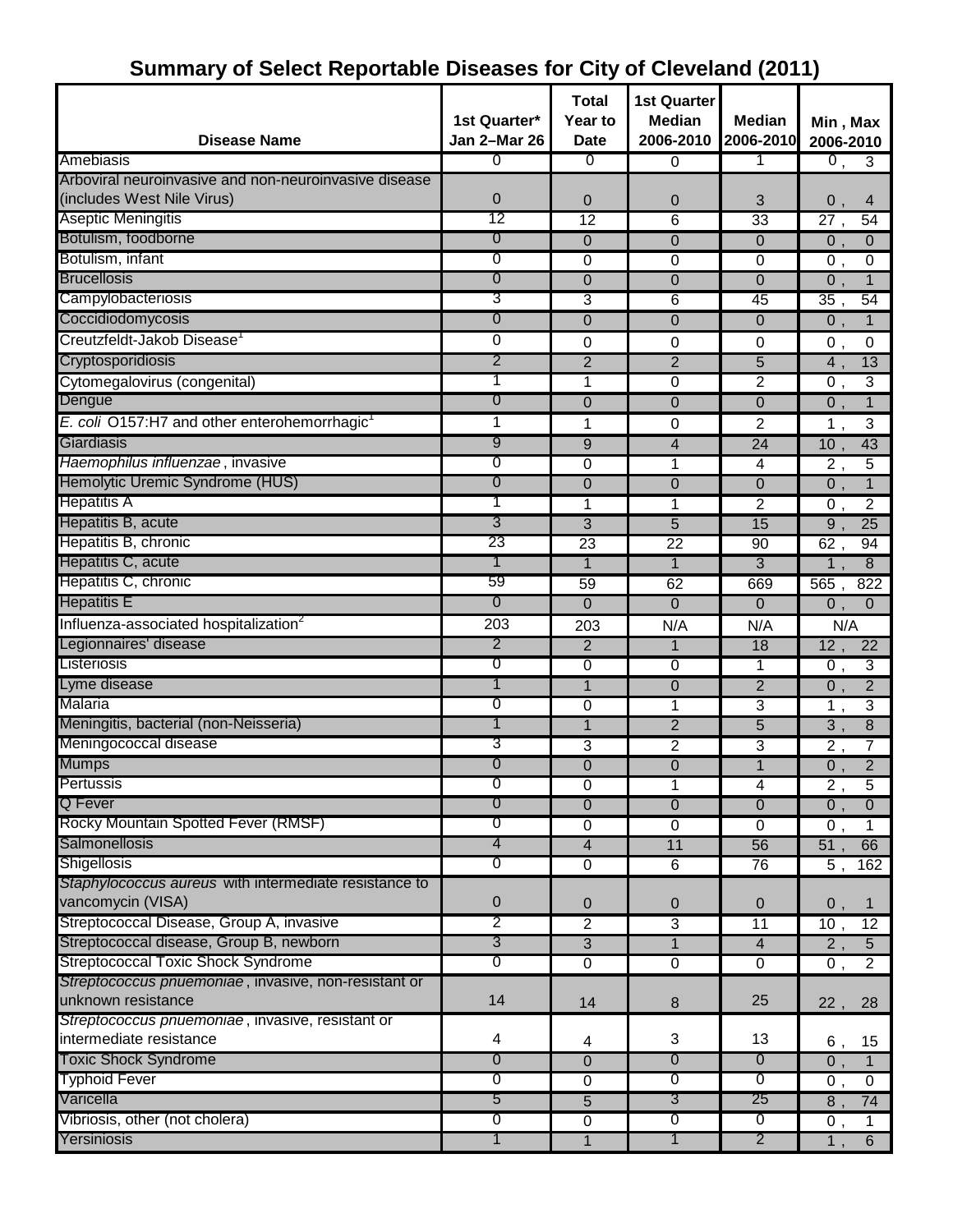## **Summary of Select Reportable Diseases for City of Shaker Heights (2011)**

| <b>Disease Name</b>                                      | 1st Quarter*<br>Jan 2-Mar 26 | <b>Total</b><br>Year to<br><b>Date</b> | <b>1st Quarter</b><br><b>Median</b><br>2006-2010 | <b>Median</b><br>2006-2010 | Min, Max<br>2006-2010                     |
|----------------------------------------------------------|------------------------------|----------------------------------------|--------------------------------------------------|----------------------------|-------------------------------------------|
| Amebiasis                                                | 0                            | $\sigma$                               | $\Omega$                                         | 0                          | $\overline{0}$<br>$\mathbf{0}$            |
| Arboviral neuroinvasive and non-neuroinvasive disease    |                              |                                        |                                                  |                            |                                           |
| (includes West Nile Virus)                               | 0                            | 0                                      | $\overline{0}$                                   | 0                          | $\mathbf 0$<br>0                          |
| <b>Aseptic Meningitis</b>                                | 0                            | $\mathbf 0$                            | 0                                                | 1                          | $\overline{0}$<br>3                       |
| Botulism, foodborne                                      | 0                            | $\overline{0}$                         | $\overline{0}$                                   | $\Omega$                   | $\mathbf{0}$<br>$\mathbf 0$               |
| Botulism, infant                                         | 0                            | 0                                      | 0                                                | $\mathbf 0$                | 0<br>0                                    |
| <b>Brucellosis</b>                                       | 0                            | $\overline{0}$                         | 0                                                | 0                          | $\mathbf{0}$<br>$\overline{0}$            |
| Campylobacteriosis                                       | 1                            | 1                                      | 0                                                | 5                          | 4<br>8                                    |
| Coccidiodomycosis                                        | 0                            | $\Omega$                               | $\Omega$                                         | $\Omega$                   | $\mathbf 0$<br>$\mathbf{1}$               |
| Creutzfeldt-Jakob Disease <sup>1</sup>                   | 0                            | 0                                      | 0                                                | $\mathbf 0$                | $\mathbf 0$<br>0                          |
| Cryptosporidiosis                                        | 0                            | $\overline{0}$                         | $\overline{0}$                                   | $\mathbf{1}$               | $\mathbf 0$<br>1                          |
| Cytomegalovirus (congenital)                             | 0                            | 0                                      | $\mathbf 0$                                      | $\mathbf 0$                | 0<br>1                                    |
| Dengue                                                   | $\overline{0}$               | $\mathbf 0$                            | $\mathbf 0$                                      | 0                          | $\mathbf 0$<br>$\mathbf{0}$               |
| E. coli O157:H7 and other enterohemorrhagic <sup>1</sup> | 0                            | 0                                      | 0                                                | 0                          | $\boldsymbol{0}$<br>1                     |
| Giardiasis                                               | 0                            | $\mathbf 0$                            | 1                                                | 3                          | $\mathbf 0$<br>4                          |
| Haemophilus influenzae, invasive                         | 0                            | 0                                      | $\mathbf 0$                                      | $\overline{0}$             | $\mathbf 0$<br>1                          |
| Hemolytic Uremic Syndrome (HUS)                          | 0                            | $\overline{0}$                         | 0                                                | $\Omega$                   | $\mathbf{0}$<br>$\Omega$                  |
| <b>Hepatitis A</b>                                       | 0                            | $\mathbf 0$                            | 0                                                | $\Omega$                   | $\mathbf 0$<br>$\Omega$                   |
| Hepatitis B, acute                                       | 0                            | $\overline{0}$                         | 0                                                | 0                          | $\mathbf 0$<br>$\mathbf{0}$               |
| Hepatitis B, chronic                                     | 2                            | $\overline{2}$                         | 0                                                | 5                          | $\overline{2}$<br>6                       |
| Hepatitis C, acute                                       | 0                            | 0                                      | $\Omega$                                         | 0                          | $\mathbf{0}$<br>$\Omega$                  |
| Hepatitis C, chronic                                     | 3                            | 3                                      | 4                                                | 17                         | $\overline{13}$<br>21                     |
| <b>Hepatitis E</b>                                       | 0                            | $\overline{0}$                         | $\mathbf 0$                                      | $\mathbf 0$                | $\overline{0}$<br>$\mathbf 0$             |
| Influenza-associated hospitalization <sup>2</sup>        | $\overline{12}$              | 12                                     | N/A                                              | N/A                        | N/A                                       |
| Legionnaires' disease                                    | $\overline{0}$               | $\mathbf 0$                            | $\overline{0}$                                   | 0                          | $\overline{2}$<br>$\overline{0}$          |
| Listeriosis                                              | 0                            | 0                                      | 0                                                | 0                          | $\mathbf 0$<br>1                          |
| Lyme disease                                             | $\overline{0}$               | $\mathbf 0$                            | $\mathbf 0$                                      | $\overline{0}$             | $\overline{0}$<br>$\overline{1}$          |
| Malaria                                                  | 0                            | $\mathbf 0$                            | 0                                                | 0                          | $\mathbf 0$<br>1                          |
| Meningitis, bacterial (non-Neisseria)                    | 0                            | $\mathbf{0}$                           | 0                                                | $\overline{0}$             | $\mathbf 0$<br>$\mathbf 0$                |
| Meningococcal disease                                    | 0                            | 0                                      | 0                                                | $\mathbf 0$                | 0<br>$\mathbf 0$                          |
| <b>Mumps</b>                                             | 0                            | $\overline{0}$                         | $\overline{0}$                                   | $\overline{0}$             | $\mathbf{0}$<br>$\Omega$                  |
| Pertussis                                                | 0                            | 0                                      | 0                                                | 0                          | $\overline{0}$<br>1                       |
| Q Fever                                                  | $\overline{0}$               | $\overline{0}$                         | $\overline{0}$                                   | $\overline{0}$             | $\overline{0}$<br>$\mathbf{0}$            |
| Rocky Mountain Spotted Fever (RMSF)                      | 0                            | 0                                      | 0                                                | $\overline{0}$             | $\boldsymbol{0}$<br>0                     |
| Salmonellosis                                            | $\overline{2}$               | $\overline{2}$                         | $\overline{0}$                                   | $\overline{4}$             | $\overline{1}$<br>$\overline{\mathbf{8}}$ |
| Shigellosis                                              | 0                            | $\overline{0}$                         | $\overline{0}$                                   | 1                          | $\overline{0}$<br>7                       |
| Staphylococcus aureus with intermediate resistance to    |                              |                                        |                                                  |                            |                                           |
| vancomycin (VISA)                                        | 0                            | $\mathbf 0$                            | $\mathbf 0$                                      | 0                          | $\mathbf 0$<br>$\overline{0}$             |
| Streptococcal Disease, Group A, invasive                 | 0                            | $\mathbf 0$                            | $\mathbf 0$                                      | 1                          | $\mathbf 0$<br>1                          |
| Streptococcal disease, Group B, newborn                  | $\overline{0}$               | $\boldsymbol{0}$                       | $\overline{0}$                                   | $\mathbf 0$                | $\overline{0}$<br>$\mathbf{1}$            |
| <b>Streptococcal Toxic Shock Syndrome</b>                | 0                            | $\overline{0}$                         | $\overline{0}$                                   | $\overline{0}$             | $\overline{0}$<br>$\overline{0}$          |
| Streptococcus pnuemoniae, invasive, non-resistant or     |                              |                                        |                                                  |                            |                                           |
| unknown resistance                                       | $\mathbf{1}$                 | 1                                      | 0                                                | $\overline{2}$             | 3<br>$\mathbf 0$                          |
| Streptococcus pnuemoniae, invasive, resistant or         |                              |                                        |                                                  |                            |                                           |
| intermediate resistance                                  | 0                            | 0                                      | 0                                                | 1                          | 0<br>1                                    |
| <b>Toxic Shock Syndrome</b>                              | $\overline{0}$               | $\overline{0}$                         | $\overline{0}$                                   | $\overline{0}$             | $\overline{0}$<br>$\overline{0}$          |
| <b>Typhoid Fever</b>                                     | 0                            | $\overline{0}$                         | $\overline{0}$                                   | $\sigma$                   | $\overline{0}$<br>$\mathbf 0$             |
| Varicella                                                | $\overline{0}$               | $\boldsymbol{0}$                       | $\overline{0}$                                   | $\mathbf 1$                | $\overline{3}$<br>$\overline{0}$          |
| Vibriosis, other (not cholera)                           | 0                            | $\overline{0}$                         | $\overline{0}$                                   | $\sigma$                   | $\boldsymbol{0}$<br>$\mathbf 0$           |
| Yersiniosis                                              | $\overline{0}$               | $\overline{0}$                         | $\overline{0}$                                   | $\overline{0}$             | $\mathbf{1}$<br>$\mathbf 0$               |